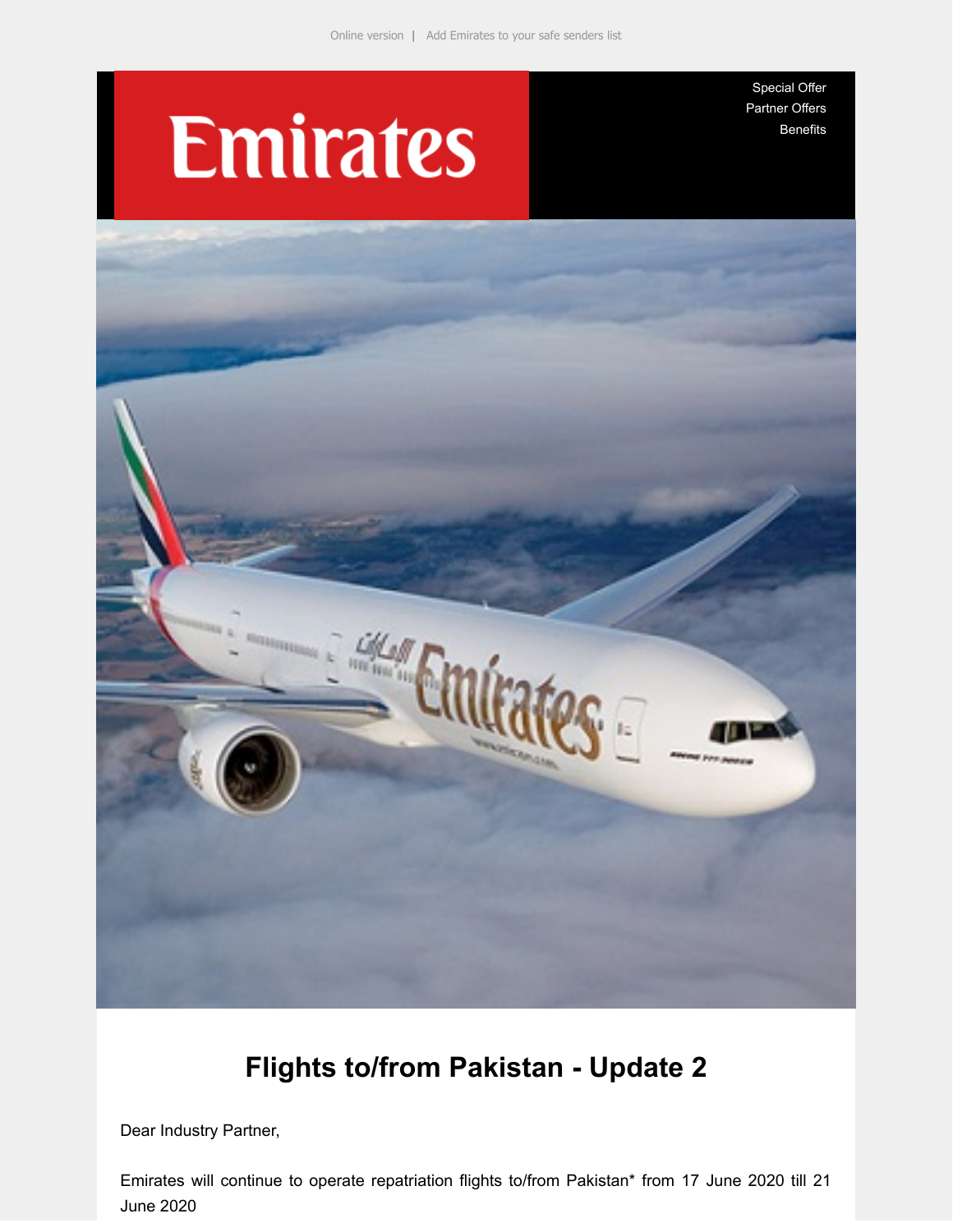| Origin     | <b>Destination</b> | <b>Flight</b> | Date              | <b>Departure</b> | Arrival |
|------------|--------------------|---------------|-------------------|------------------|---------|
| <b>DXB</b> | KHI                | EK606         | 17 / 20 June 2020 | 2000             | 2315    |
| KHI        | <b>DXB</b>         | EK607         | 18 / 21 June 2020 | 0045             | 0145    |
| <b>DXB</b> | <b>PEW</b>         | EK636         | 17 June 2020      | 1100             | 1510    |
| <b>PEW</b> | <b>DXB</b>         | EK637         | 17 June 2020      | 1700             | 1920    |
| <b>DXB</b> | <b>ISB</b>         | EK612         | 18 / 20 June 2020 | 0320             | 0730    |
| <b>ISB</b> | <b>DXB</b>         | EK613         | 18 / 20 June 2020 | 0920             | 1135    |

#### **Booking Process for New booking and Existing tickets are as below:**

- 1. **New Booking:** as per fare filed in the GDS.
- 2. **Rebooking existing Ticket**: as per guidelines below
- Original fare will only be honoured for PAX holding original booking on the same/day flight of the operations, else difference in fare as per published in GDS will be collected as ADC.
- When existing ticket is reissued please refer to the fare rules for rebooking. Fare difference must be collected as per available RBD and applicable fares.

#### **Note:**

\*SUBJECT TO GOVT APPROVAL.

#### **Through Journeys and Transit Information**

- Passengers will be able to connect through Dubai to any onward destination as long as they meet travel and entry requirements.
- Passengers with EK to EK, EK-OAL and vice versa bookings can connect via DXB. Standard procedures apply in regards to acceptance of passengers when connecting to an OAL (check interline agreements). Passenger must hold one document when connecting with OAL. Passengers travelling with 2 separate tickets (EK and OAL) looking to transit in DXB will NOT be accepted.
- The maximum connecting time in Dubai must not exceed 24 hours.
- Refer to **[DXB Transfer Process](https://e.emiratesagents.com/2OIL-11QRM-2BLHTK-NMQJR-1/c.aspx)** for details.
- STPC cannot be requested on new bookings. Pre-booked STPC if there's any will be honoured and will be accommodated at the Dubai International Airport Terminal Hotel.

## **UK Border Health Measures**

Effective 8th June 2020, all passengers travelling to the UK will need to fill in an online passenger accommodation and contact form, which will include:

- Name of the airport customer is arriving into
- Date of Arrival
- Flight Number
- Address where customer will stay for the first 14 days in UK
- Phone number and email address

Passenger must be directed to https://www.gov.[uk/uk-border-control](https://e.emiratesagents.com/2OIL-11QRM-2BLHTK-NMV68-1/c.aspx) for health requirements and